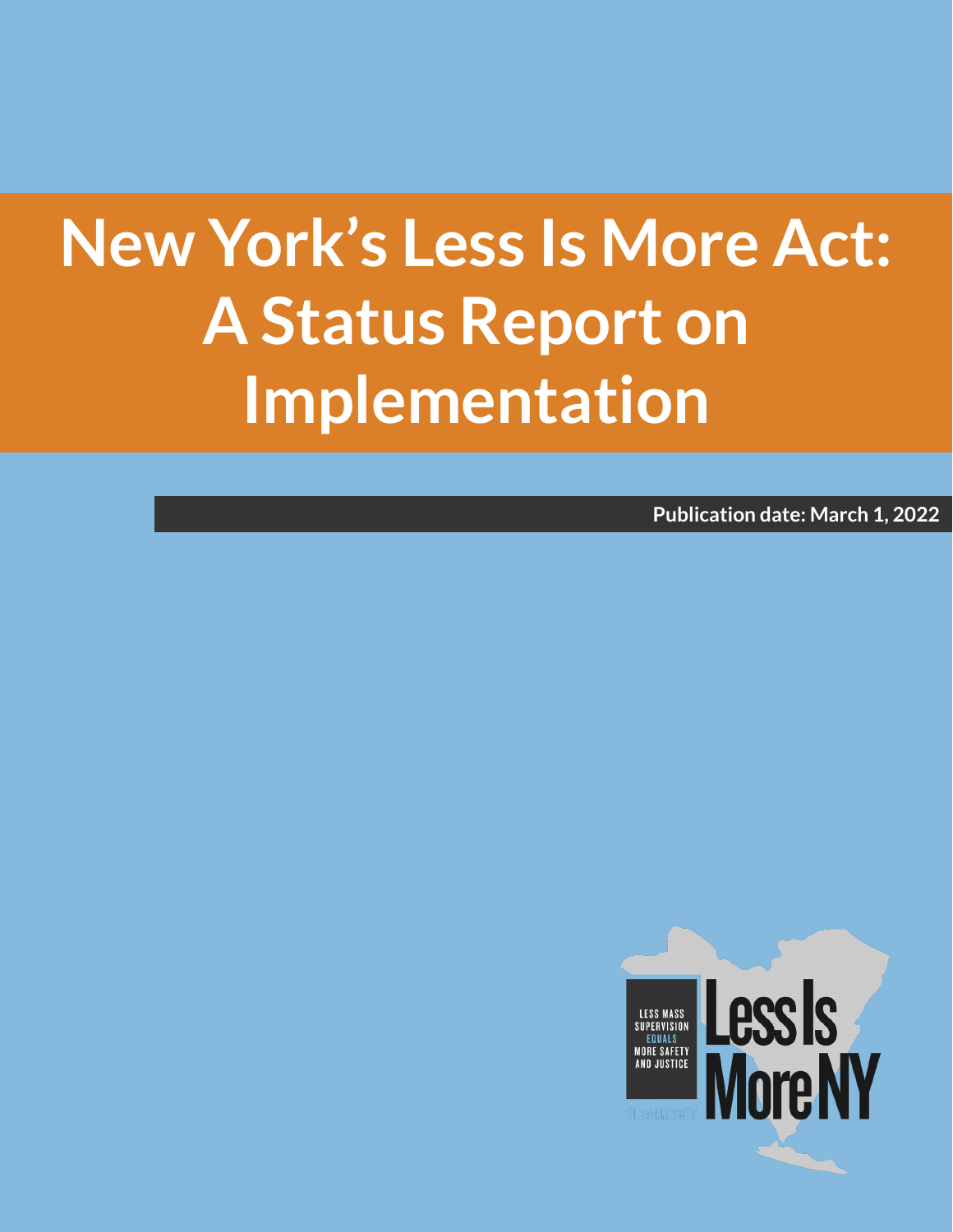**By** 

Emily NaPier Singletary, Unchained gabriel sayegh, Katal Center for Equity, Health, and Justice on behalf of the Executive Committee of the #LessIsMoreNY Campaign *A Little Piece of Light Katal Center for Equity, Health, and Justice Unchained* 

The authors wish to thank the members of the #LessIsMoreNY Working Group for their contributions to this report. Report Editor: Jules Verdone Designer: Elias Rischmawi Copyright 2022 [www.lessismoreny.org](http://www.lessismoreny.org) 

| <b>Background</b>                                                                                                                 | Page 3  |
|-----------------------------------------------------------------------------------------------------------------------------------|---------|
| Part 1: The Main Provisions of the<br><b>Less Is More Act</b>                                                                     | Page 4  |
| Part 2: The Path to Full Implementation:<br><b>What Has Happened and What's Next</b>                                              | Page 6  |
| <b>Part 3: Next Steps and Recommendations</b>                                                                                     | Page 10 |
| <b>Appendix</b>                                                                                                                   | Page 12 |
| <b>Table 1: Minor Technical Violations Still Prohibited and</b><br>Subject to Penalty -- but No Longer Eligible for Incarceration | Page 13 |
| Table 2: Technical Violations Still Eligible for<br><b>Incarceration as a Penalty</b>                                             | Page 14 |
| <b>Table 3: Incarceration Penalties for Absconding</b>                                                                            | Page 15 |
| <b>Table 4: Incarceration Penalties for Technical Violations</b><br>(Other Than Absconding) Eligible for Incarceration            | Page 15 |

#### **About the #LessIsMoreNY Coalition**

#LessIsMoreNY is a statewide coalition of community groups, service providers, and public safety experts who worked together to develop and pass the #LessIsMoreNY Act. Restricting the use of incarceration for technical parole violations and giving people incentives to comply with parole conditions will support them as they reenter their communities; reduce jail, prison, and community supervision populations responsibly; promote safety and justice for families and communities; and save taxpayers money. The coalition is working to implement the new law fully and effectively. The #LessIsMoreNY campaign is led by the Katal Center, Unchained, and A Little Piece of Light. For more information visit [www.lessismoreny.org.](http://www.lessismoreny.org.)

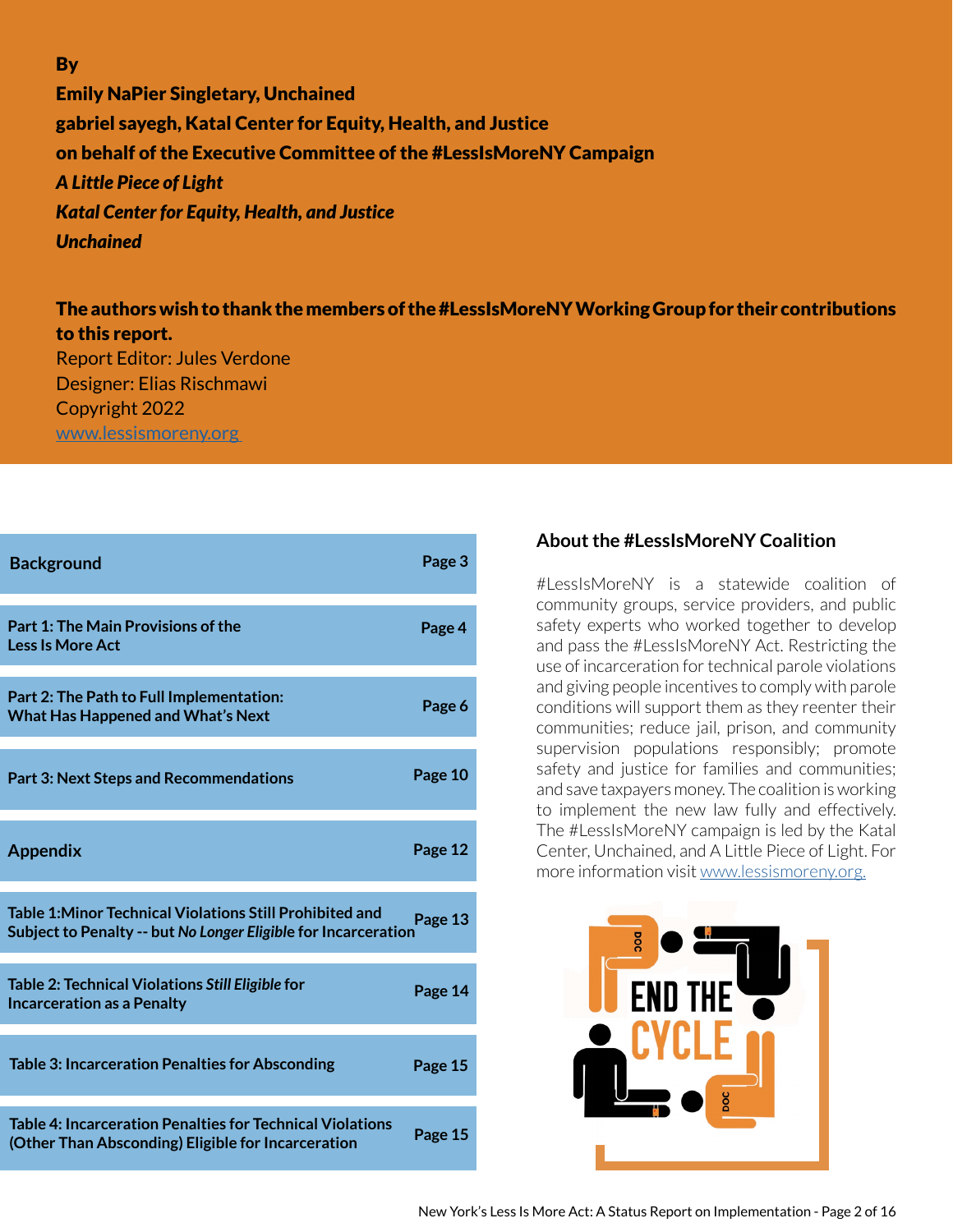# Background  $\overline{\phantom{a}}$

More than 31,000 people are on parole<sup>i</sup> in New York State.<sup>1</sup> Until September 2021, New York held the distinction of imprisoning more people than any other state —at more than six times the national average—for "technical violations" of parole rules, like missing an appointment with a parole officer, being late for curfew, or testing positive for alcohol, marijuana, or other drugs.<sup>2</sup> Of the people on parole sent back to prison statewide in 2019, more than 7,000 of them—85 percent—were re-incarcerated for technical parole violations.3

The state's parole system, like so many others, is marked by stark racial and ethnic disparities; Black and Latinx people are locked up disproportionately for such violations. In 2019, Black people were five times more likely and Latinx people were 30 percent more likely than white people to be re-imprisoned for a technical parole violation.<sup>4</sup> In New York City jails, Black people were incarcerated for these types of violations at 12 times the rate of white New Yorkers.<sup>5</sup> This not only harms people and their families without any public safety gains but also drives up the population in local jails and state prisons, wasting money. New York taxpayers have spent more than \$680 million annually to jail people for these noncriminal infractions. $^6\,$ 

Community groups—including people directly affected by parole and mass incarceration—came together to address these problems and fix how New York State handles violations of parole. The coalition focused on public safety and effective reentry through the Less Is More: Community Supervision Revocation Reform Act S.1144A Benjamin / [A.5576A](https://www.nysenate.gov/legislation/bills/2021/A5576) – Forrest). The #LessIsMoreNY Act was introduced in 2018, and [more than 300 organizations](https://lessismoreny.org/sign-on/) joined with district attorneys, sheriffs, and former correctional officials to push for its passage.<sup>7</sup> After years of persistent advocacy throughout New York, the state assembly and state senate passed the bill in June 2021. On September 17, 2021, Governor Kathy Hochul signed it into law.

Under Less Is More, people doing well on parole will be rewarded with time reduced from their terms of supervision called earned-time credits—giving them incentives to comply with the rules. Only in the most serious and repeated cases will re-incarceration for technical violations be an option, and people will get a lawyer and a speedy hearing before that can happen. [\(For more details, see Tables 1 and 2 in the Appendix.\)](#page-12-0) Any sanction of incarceration will be capped at 30 days. Parole officers will have smaller, reasonable caseloads. The hundreds of millions of dollars saved can be invested in housing, small business grants, family programs, mental health care, and other important services. These steps will ease inequities and improve public safety.

A major provision of the #LessIsMoreNY Act—the component limiting re-incarceration for technical violations went into effect immediately when Governor Hochul signed the bill and announced that hundreds of people imprisoned at the Rikers Island jail complex for such noncriminal parole violations would be released immediately. Hundreds more were released from other jails across the state in subsequent weeks. The rest of the new law takes effect on March 1, with the exception of two provisions. The New York State Department of Corrections and Community Supervision (DOCCS) has until July 17 to recalculate time assessments (sanctions of incarceration) and release people who were re-incarcerated for violations that were sustained before the law was enacted last September.<sup>ii</sup> And DOCCS has until September 1 to implement the provision for earned-time credits, including calculating and awarding up to two years of retroactive credits for every eligible person who is on parole when the provision is implemented. (Part 1 of this report explains these provisions in detail.)

#### This report addresses the following:

- A summary of the main provisions of the Less Is More Act
- Progress and challenges with respect to implementation so far
- Next steps and recommendations

i Throughout this report we use the word *parole* to refer to various categories of community supervision by the New York State Department of Corrections and Community Supervision (DOCCS), including temporary release, presumptive release, parole, conditional release, post-release supervision, and medical parole. The Less Is More Act applies equally to people who have any of these types of parole.

ii Having a violation sustained essentially means that a person has been found guilty of the violation.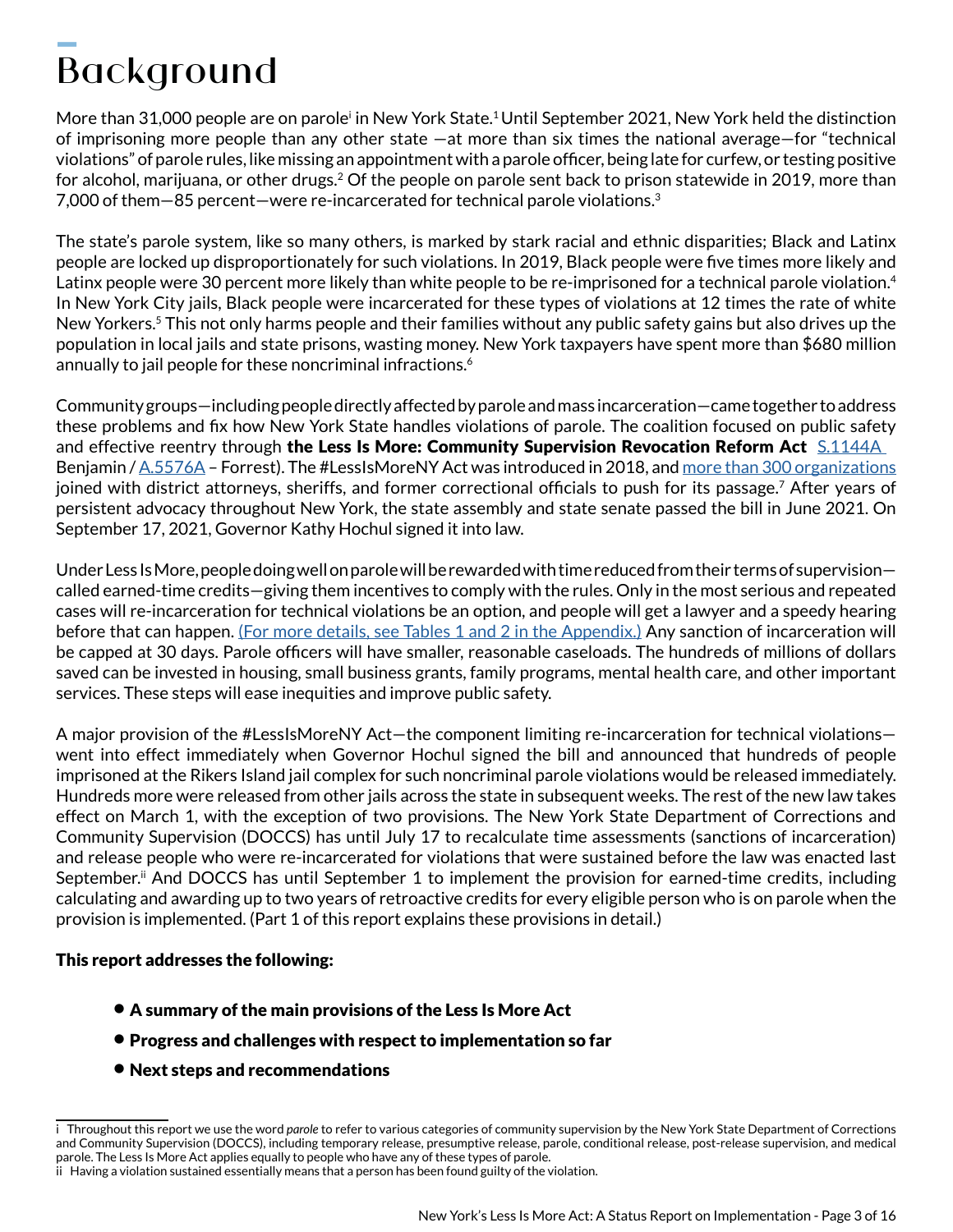# $\overline{\phantom{a}}$ Part 1: The Main Provisions of the Less Is More Act

The Less Is More Act was developed by a statewide coalition of people directly impacted by parole, along with community, faith, and advocacy groups, service providers, and public safety experts. The legislation draws from the best of successful parole reforms in dozens of other states, including red states like Louisiana, Missouri, and South Carolina. The law seeks to reduce jail and prison populations; support people who are on community supervision in the reentry process; promote safety and justice for families and communities; and save taxpayers money. For these reasons the Less Is More Act is supported by an unprecedented coalition of district attorneys, sheriffs, current and former corrections and law enforcement officials, and nearly 300 community, faith, labor, and advocacy groups around the state.

The Less is More Act includes four core components.

# 1. Creating Incentives: Earned-Time Credits

Although other stateshave created avenues for people on parole to be discharged early for good behavior, prior to the Less Is More Act, New York afforded few mechanisms for people on parole to shorten their time on community supervision, even after extended periods of compliance and success. Unfortunately, those mechanisms have been discretionary and applied arbitrarily.

**Under the Less Is More Act**, most people on parole can earn 30 days of credit for every 30 days in the community that they adhere to parole rules.<sup>iii</sup> For example, under the "30 for 30" provision, someone who has a four-year term of parole will now complete supervision after two years if they have no sustained violations during that period. If the person is found to have violated a condition of parole, they will not earn the 30-day reduction in parole time and may face additional sanctions, depending on the violation. The opportunity for early termination of parole will give people on parole incentives to meet their supervision conditions and will safely reduce caseloads for parole officers. People on parole at the time this provision takes effect will receive up to two years of *retroactive* earnedtime credits for time they have already successfully completed under supervision.

*Effective date:* This provision must be fully implemented by September 1, 2022.

# 2. Ending Automatic Detention Based on a Mere Accusation of a Violation and Bolstering Due Process

Prior to the new law's implementation, once parole authorities issued a warrant for an alleged violation—whether technical or a new crime—the person on parole was taken directly to the local jail without seeing a judge or parole hearing officer. In New York City, the person was taken to Rikers, where they spent an average of *two months* waiting for an administrative hearing to determine whether they in fact violated their parole and whether they would be penalized with additional jail or prison time. It is extremely difficult for people on parole to secure housing, employment, and other community support and services, so under the former practices, any stability they had achieved was quickly jeopardized without strong reason or robust due process.

**The Less Is More Act bolsters due process** for everyone on parole, and people will no longer be automatically detained when accused of a parole violation. Everyone will be appointed a lawyer to represent them at parole revocation hearings—and the timing of hearings has been reduced from 105 days to 35 days for people detained during their hearings and to 55 days for people not detained. All revocation hearings will be conducted in courthouses (or in rare instances, other community settings) rather than in jails, increasing transparency and access for witnesses, family members, and the public.

iii This provision applies to everyone on parole, except for those on life parole. We are opposed to carve-outs like this based on the nature of a person's conviction or sentence. Existing discretionary mechanisms for early termination of parole *remain unchanged* and are available to all eligible people on parole, including those on life parole. See New York State Correction Law Section 205. www.nysenate.gov/legislation/laws/COR/205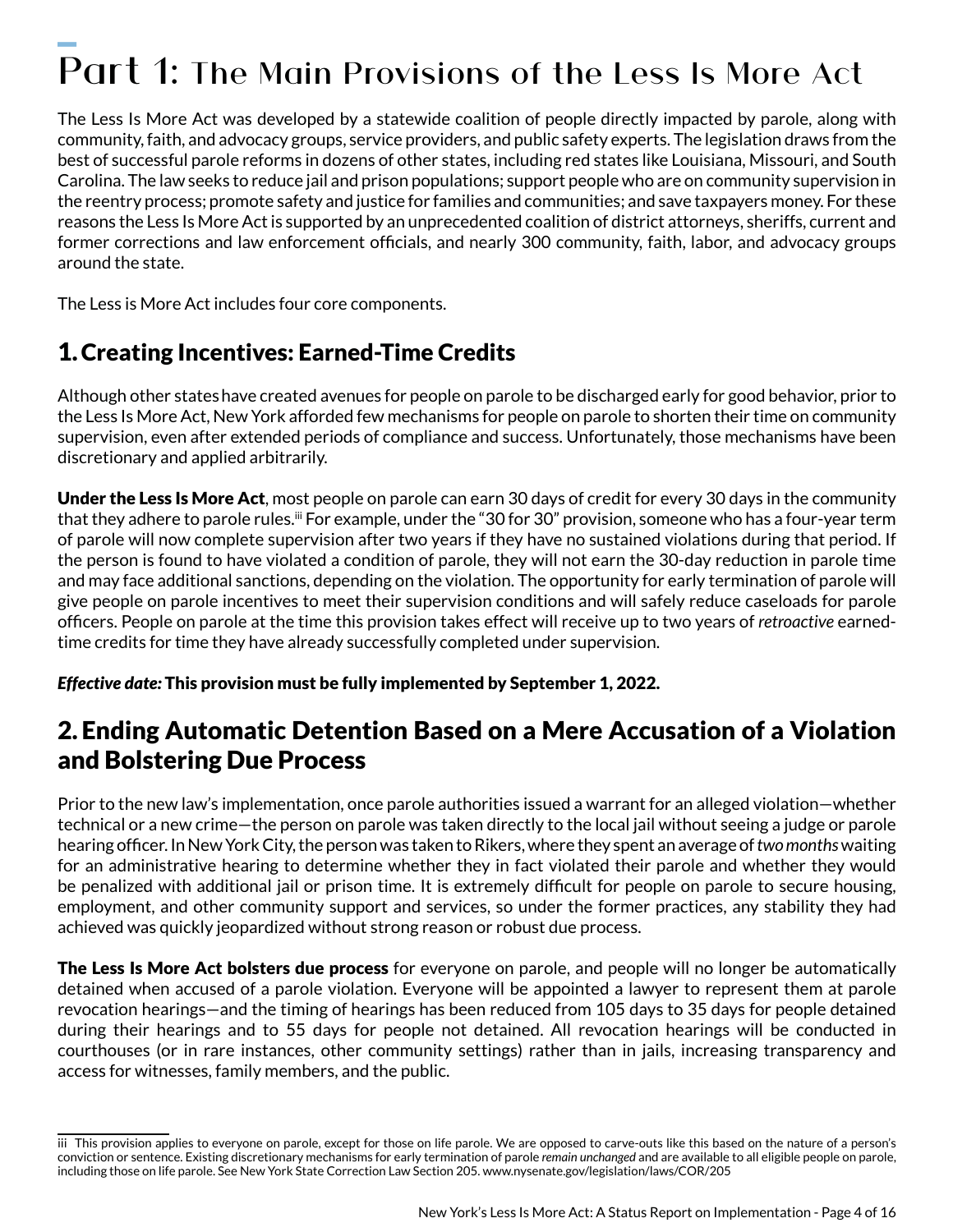*For people on parole accused of technical violations (noncriminal rule violations):* Parole authorities will give the person on parole a written notice of the violation and order them to appear at an administrative hearing about the alleged violation. If the person intentionally skips the hearing and is facing a more serious technical violation, they can be arrested. At that point they will be taken to a local criminal court for a recognizance hearing before a judge similar to a bail hearing in a criminal case—to determine whether they will be held in jail while they wait for an administrative hearing. The judge will assess whether the person is likely to return for that hearing if they remain at liberty in the community.

*For all people on parole accused of nontechnical violations (that is, for alleged new crimes):* Under Less Is More, people on parole who are charged with a new crime will continue to have the new charges processed in criminal court and the corresponding parole violation processed through administrative revocation hearings.<sup>iv</sup> But all people accused of a nontechnical violation of their parole will now receive a recognizance hearing before a criminal court judge within 24 hours (or as soon as court is open for any business) to determine whether they will be detained while their criminal charges and parole violation are processed.

Unlike the old system under which the person was automatically detained for the parole violation—regardless of the outcome of the bail hearing on the new criminal charges—if a person is released on their own recognizance (ROR) or pays the bail set on the criminal charges, they cannot be detained for the parole violation alone.

#### *Effective date:* All of these enhanced due process protections—including the elimination of automatic detention—take effect on March 1, 2022.

# 3. Eliminating Incarceration for Certain Technical Violations

Before enactment of the Less Is More Act, a person who was found to have committed *any technical violation* could be sent back to prison for years. This approach is why New York re-incarcerated more people for technical violations than any other state. Sending someone back to

 prison wipes away the progress they have made since being released on parole, makes it harder for them to ultimately return to society after their imprisonment ends, and does not benefit public safety. In other states, communitybased efforts to address reentry-related challenges have proved far more effective than re-incarceration.

Under the Less Is More Act, a technical violation is defined as "any conduct that violates a condition of community supervision in an important respect, other than the commission of a new felony or misdemeanor offense under the penal law." Notably, the "important respect" language has been the law in New York State for decades. The Less Is More Act will no longer permit paroled people to be re-incarcerated as a punishment for many technical violations. If a person is found to have committed one of those violations, they will be ineligible for earned-time credits for 30 days, and their parole officer can impose additional "special conditions" to help address the issue, including mandatory treatment. People cannot be imprisoned for violations that include but are not limited to being late for curfew, changing jobs or programs without permission, and using alcohol or other drugs (unless serving a sentence for DWI).<sup>v</sup> [\(For more details, see Table 1 in the Appendix.\)](#page-12-0)

More serious technical violations such as absconding (intentionally failing to stay in contact with parole officials and failing to tell them about a change of address) and repeatedly refusing treatment will continue to be punishable by short periods of incarceration—never more than 30 days—proportionate to the seriousness or repetition of the violation. (For more details, see Table 2 in the Appendix.

iv This provision does not apply to everyone on parole evenly because of a caveat the legislature added for people on parole for certain sex offenses. Allegations of some noncriminal technical violations against people on parole for certain sex offenses will be treated as *nontechnical* violations, which means that they will have a recognizance hearing rather than receiving a written notice of violation.

v This provision does not apply to everyone on parole evenly because of a caveat the legislature added for people on parole for certain sex offenses. Allegations of some noncriminal technical violations against people on parole for certain sex offenses will be treated as *nontechnical* violations, which means that they could still face incarceration if DOCCS can demonstrate that the violation is related to not only their original conviction but preventing another sex offense.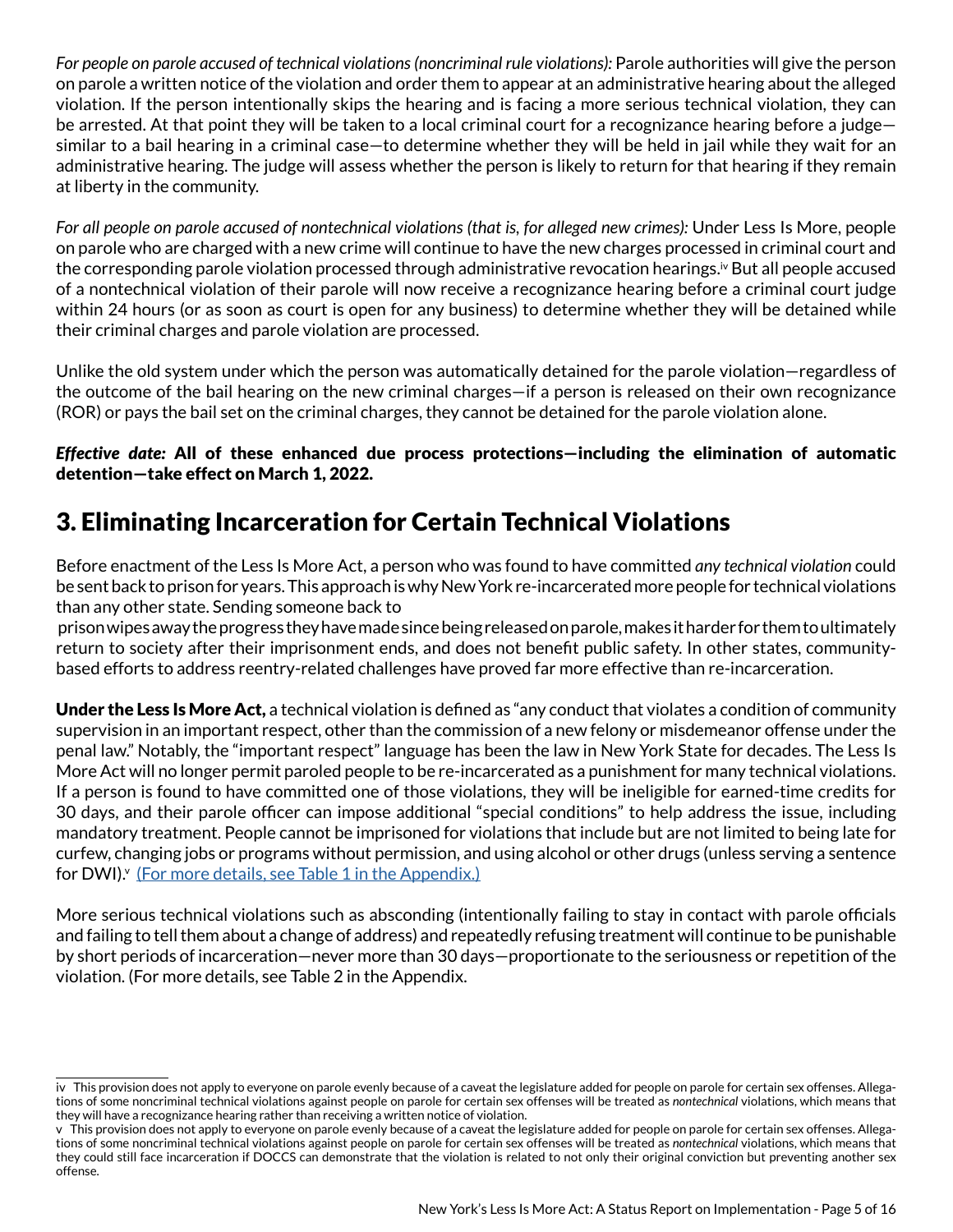*Effective date:* This provision took effect immediately when Governor Hochul signed the Less Is More Act into law. But for people who were already re-incarcerated on a sustained violation on that date, DOCCS has until July 17, 2022, to recalculate their period of incarceration (also known as the time assessment) and release them.

# 4. Capping Periods of Incarceration

Prior to the Less Is More Act, people on parole in New York were routinely re-incarcerated for *any* noncriminal technical violation for months or even years at a time.

Under the Less Is More Act, only a limited number of technical violations are subject to incarceration, and for those violations the length of incarceration is limited. For absconding, the first violation can result in a short period of incarceration. For all other technical violations, people will not be incarcerated for the first two violations. After repeated instances of a limited number of technical violations, a person on parole can be subject to short periods of incarceration, never more than 30 days.<sup>vi</sup> (See Tables 3 and 4 in the Appendix.)

For nontechnical violations—that is, for alleged new crimes—Less Is More leaves intact current law establishing potential parole penalties for new criminal conduct. People on parole will now have the right to *de novo* ("at another time") judicial review—an appeal of the sustained nontechnical violation and the punishment imposed.

*Effective date:* The provision capping periods of re-incarceration for technical violations took effect when Governor Hochul signed the Less Is More Act into law in September 2021. For people who had already been re-incarcerated for a sustained violation as of that date, DOCCS has until July 17 of this year to recalculate their time assessment and release them. The right to *de novo* judicial review of sustained violations and the punishment imposed takes effect on March 1, 2022. .<br>...

# Part 2: The Path to Full Implementation: What Has Happened and What's Next

Although the provision restricting the use of incarceration as a sanction for technical violations went into effect when Governor Hochul signed the Less Is More Act, most other provisions go into effect on March 1, 2022, with full implementation by the fall of 2022. In this section we summarize progress made prior to March 1, as well as challenges that have arisen.

### Eliminating and Restricting the Use of Incarceration for Technical Violations

**Progress.** The day Governor Hochul signed the Less Is More Act, she ordered the release of 191 people who were detained at Rikers Island for technical parole violations. Similar releases from jails in other parts of the state began later that week; the Less Is More Act prohibits incarceration as a sanction for many of these violations and for others capped the period of imprisonment at 30 days. By the end of January 2022, 1,460 warrants for technical violations had been lifted statewide, resulting in 843 people released—420 people from Rikers Island and 423 from other local jails across the state. In November, Governor Hochul announced that the state would close six prisons due to the declining prison population; many media reports and other observers referenced Less Is More as one reason for that drop.<sup>8</sup>

vi This provision does not apply to everyone on parole evenly because of a caveat the legislature added for people on parole for certain sex offenses. Allegations of some noncriminal technical violations against people on parole for certain sex offenses will be treated as *nontechnical* violations, which means that they could still face incarceration of more than 30 days if DOCCS can demonstrate the violation is related not only to their original conviction but preventing another sex offense.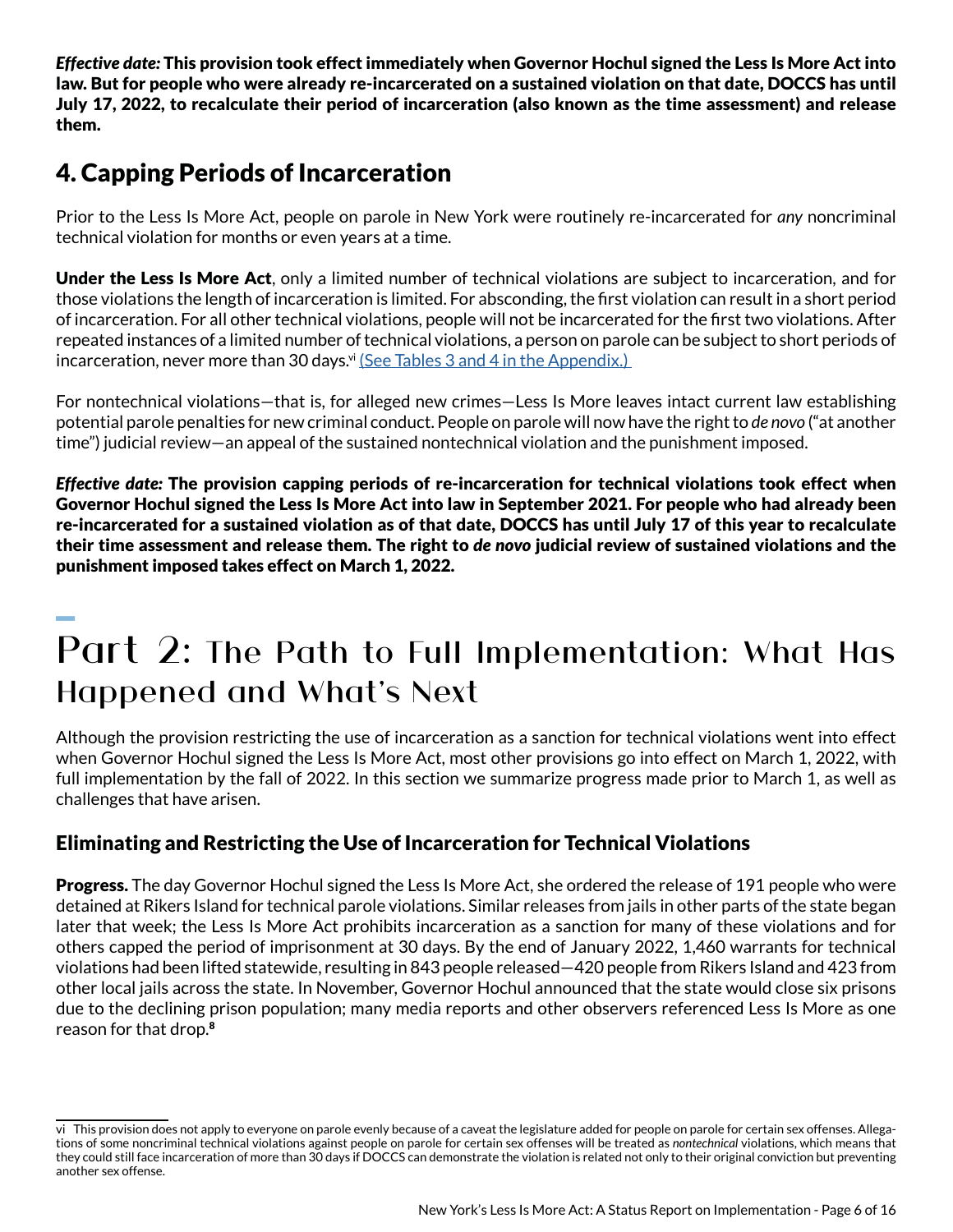Challenges. These releases are cause for celebration, but implementation of the provision that limits incarceration as a sanction has had its problems. First, DOCCS officials have refused to acknowledge that this provision was in effect, and instead have argued repeatedly in response to writ petitions (which eligible people or their attorneys filed in attempts to secure their release) that the only piece of the law that took effect last September is a minor wording change from "he or she" to "such officer." It is simply a bad faith argument to assert that the state legislature singled out such an insignificant change in wording to take effect immediately while leaving the rest of the implementation until at least March of this year. Yet DOCCS has made this argument as recently as mid-January, despite it being rejected in a judicial decision on December 15.9

To explain the 843 releases DOCCS made since the bill signing, one official has written that "Under the direction of Governor Hochul, we have been proactive in applying the spirit of the law."10 Maintaining this position that it is acting "proactively" rather than simply upholding a provision of the law that is already in effect has allowed DOCCS to undermine both the spirit and the letter of the law by cherry-picking the people the department is releasing and leaving others to languish behind bars. This has led to widespread frustration among people directly impacted, as well as defense attorneys and the organizations leading the #LessIsMoreNY campaign. We have fielded hundreds of phone calls from incarcerated people and their family members trying to understand why they have watched others in similar situations walk out of jail while they or their loved ones have been left behind.

Because DOCCS officials have refused to acknowledge that the provision is in effect, they have also taken the position that the department can still detain people pretrial while they await their parole revocation hearings. Under Less Is More, the longest sanction someone can receive for a technical violation is 30 days of incarceration. We have seen many people across the state detained because of violations for which the law prohibits imprisonment—or violations for which they could receive a sanction capped at 7 days but were held for 30 days instead. DOCCS has intentionally detained people for longer than the law specifies because of the department's distinction between pretrial detention and incarceration as a sanction. This blatantly undermines the spirit and intent of the law.

One area of particular concern about implementing this provision is the treatment of people serving a sentence for certain sex offenses. Before voting on the bill, the state legislature added language stating that for people under community supervision for certain sex offenses, a noncriminal violation that would be treated as a technical violation for anyone else can be treated as a *nontechnical* violation if the person's conduct "violated a specific condition reasonably related to such offense and efforts to protect the public from the commission of a repeat of such offense." This has significant ramifications, given that Less Is More did not change the sanctions DOCCS can impose for nontechnical violations. It means that people serving sentences for certain sex offenses must first get their violation classified as a technical violation to benefit from the provision of the law restricting the use of incarceration as a sanction. We are opposed to carve-outs like this based on the nature of a person's conviction, and we are paying close attention to how this unfortunate exception plays out in practice.

To date, DOCCS has not implemented a mechanism to determine whether a violation is technical or nontechnical, and instead has taken the position that "the Less Is More Act won't apply to sex offenders [sic]" as it asserted in response to a writ filed in court about the matter.<sup>11</sup> This is a gross misinterpretation of the language in the statute, one that has trickled down to frontline parole officers who have spread inaccurate information to people on their caseloads. We have heard from people throughout the state whose parole officers told them that Less Is More does not apply to them because they have a sex offense conviction.

### New Hearing Locations and Procedures and Eliminating Automatic Detention

Progress. As of March 1, Less Is More requires that all parole revocation hearings be conducted in courthouses (or, in rare instances where space is not available, in other offices). Prior to the implementation of the new law, these hearings were conducted in jails, shielding DOCCS from any public accountability and making it nearly impossible for witnesses or loved ones to support someone accused of a parole violation. The Office of Court Administration (OCA) has identified space in at least one courthouse in each of the state's judicial districts and has notified DOCCS of those locations.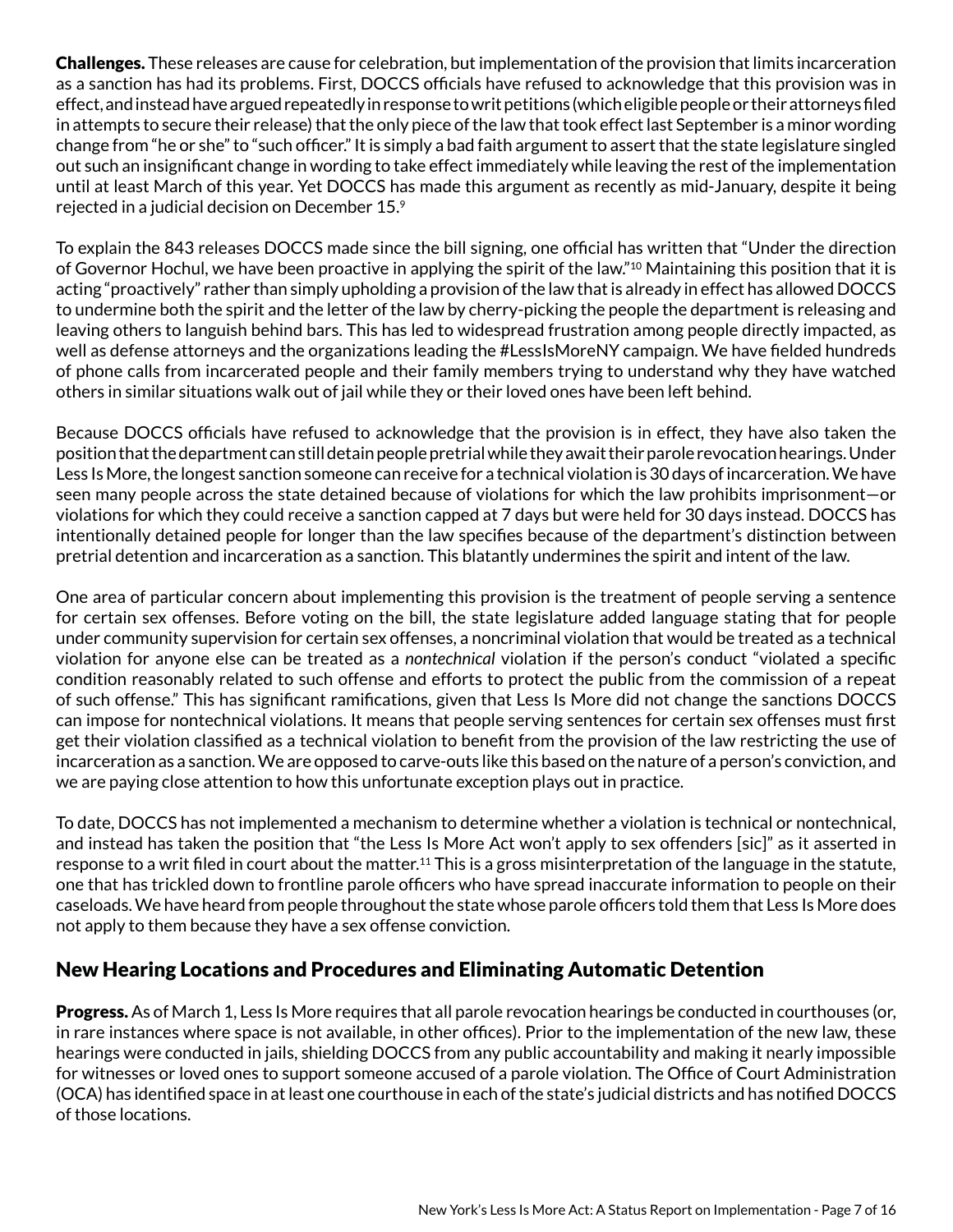In addition to changing locations, many hearing procedures also change on March 1, improving due process protections for people accused of parole violations. For example, increased standards of proof will be required at each stage of the violation process, and hearings will be held more quickly. Because administrative law judges employed by DOCCS preside over parole revocation hearings, OCA will not be involved in adherence to the new procedures aside from making space available in its courthouses for the hearings.

The new procedures also eliminate the automatic detention of people accused of parole violations. Prior to Less Is More, a warrant could be issued for any type of parole violation, and once a person was arrested on the warrant, they were taken directly to jail with no opportunity for release or bail. Under the new law, people accused of a technical parole violation will be issued a written notice of violation (similar to an appearance ticket) that explains when and where they should appear for a hearing. They will remain at liberty in the community so long as they appear for their hearings. DOCCS will conduct these parole revocation hearings. People accused of nontechnical violations (new crimes) will receive a recognizance hearing in front of a criminal court judge. In preparation, OCA has been training its judges and identifying for DOCCS when its courthouses are open to conduct such hearings.

**Challenges.** This is arguably the most complex component of the law to implement because of many technical details and moving parts. Identifying the locations for hearings has been a top priority. Although OCA has been working with each jurisdiction to do this, DOCCS has continued to thwart this part of the law. On February 7, 2022, DOCCS adopted new administrative regulations on an emergency basis that clearly state that department officials plan to continue holding parole revocation hearings inside jails after March 1 for people who are detained, even though the intent of Less Is More is to make hearings more transparent and accesible by moving them into courthouses.12

The regulations are subject to a 60-day public comment period (which began on February 23) before being adopted beyond the emergency order. The proposed regulations have many problems in addition to the issue of hearing locations, and it is troubling that DOCCS did not prepare adequately to release proposed regulations in a timely manner or allow for public comment before their adoption, instead forcing through problematic regulations on an emergency basis.

Nowhere in the proposed regulations or in any information from DOCCS has a plan been delineated to ensure that people who have been detained for parole violations and remain in custody on March 1 will be afforded the hearings or be released from custody as they are entitled. Anyone who has been detained on a nontechnical violation and remains in custody on March 1 must be afforded a recognizance hearing. Anyone who has been detained on a technical violation and remains in custody on March 1 is entitled to release and to continue the parole revocation process out of custody and in the community. Yet DOCCS officials have not publicly established procedures explaining how this will be accomplished.

#### Recalculation of Time Assessments

**Progress.** The Less Is More Act allows DOCCS until July 17, 2022, to recalculate time assessments for people incarcerated on violations sustained prior to the bill being signed into law in September, although the #LessIsMoreNY campaign has consistently advocated for this timeline to be accelerated. As of the end of January and under the direction of Governor Hochul, DOCCS had recalculated time assessments for and released 573 people imprisoned in its facilities. DOCCS characterized the recalculation of time assessments as complete.<sup>13</sup>

Challenges. Although DOCCS officials claim that they have completed the recalculation of time assessments, we have learned from defense attorneys around the state—as well as through phone calls and emails from New Yorkers on parole and their loved ones—that some people who appear to be eligible for recalculation of their time assessments remain incarcerated, particularly in jails. DOCCS apparently has no mechanism by which a person or their attorney can confirm whether they are eligible for recalculation or to secure their release. Defense attorneys' reported attempts to contact DOCCS about this matter have been unsuccessful. And because this provision is not required to be implemented until July 2022, those who may have fallen through the cracks have no legal recourse. This affects countless people who should be in the community and not behind bars.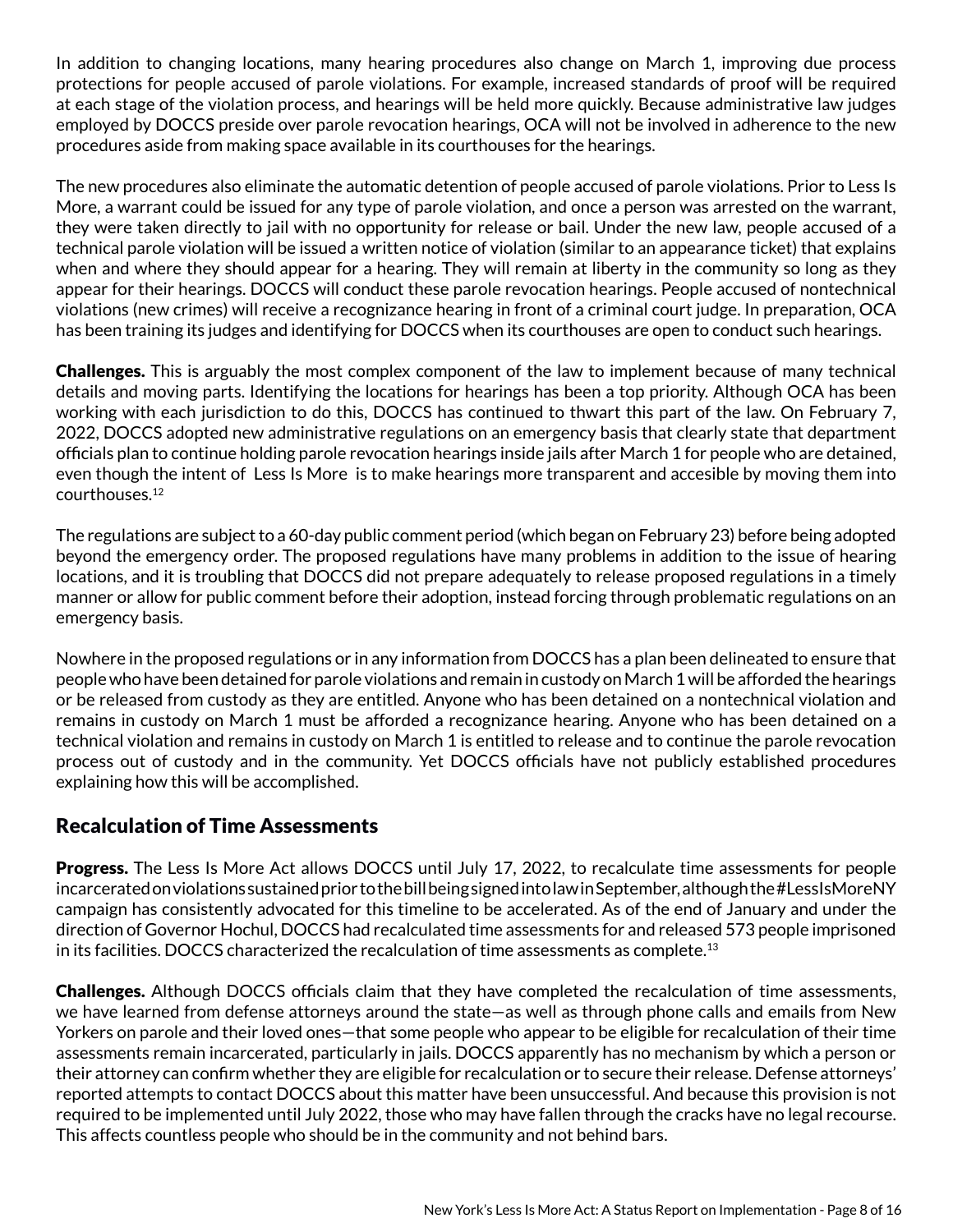#### Earned-Time Credits

Progress. Under the Less Is More Act, everyone on parole—except people serving life parole —will earn 30 days off their supervision period for every 30 days without a sustained violation. People who are already under community supervision when the provision is implemented will also be eligible to receive up to two years of retroactive earnedtime credits. DOCCS has until September 1, 2022, to calculate and award the retroactive credits. And from that date onward, DOCCS must begin awarding earned-time credits to those people on parole who qualify.

 $\overline{1}$ For the retroactive earned-time credits, the legislation requires DOCCS to prioritize people whose supervision terms are due to end before June 2022. From the moment the legislation was signed, the #LessIsMoreNY campaign has pushed for immediate and full implementation. So we were pleased to learn that DOCCS has been working on this and anticipates completing all earned-time credit calculations by April 2022, five months ahead of schedule.<sup>14</sup>

Challenges. But finishing the earned-time credit calculations by April will be meaningless unless DOCCS will *award*  the credits immediately, as the #LessIsMoreNY campaign is pushing for. This is among the most urgent questions that people on parole and their families are asking. For instance, if retroactive calculations are completed on some date in April, will someone who has been on parole for two years with no violations immediately be awarded two years of retroactive credits on that day, as outlined in Less Is More? And at that point will they begin earning 30 days of credits for every 30 days they go without a violation?

Because DOCCS has not provided clear guidance, some parole officers continue to spread misinformation about this provision to people they are supervising. As William, a Katal member in Queens told us, "I have been on parole for four years and not once have I gotten a violation. I recently got in contact with my parole officer to ask him if I was eligible for the earned-time credits provided under Less Is More. His response was that I wasn't eligible… due to my original conviction. I had to go out of my way to obtain the correct information on the legislation." Hundreds of people across the state are in a similar situation: they have complied with their parole conditions for years and are anxiously awaiting clarity from DOCCS about when their earned-time credits will be applied. Once these retroactive credits are awarded, many people on parole should immediately be discharged from supervision, thereby completing a major step in their reentry process.

#### *Carlos, member of the Katal Center from Harlem:*

"<br>"

I have been on parole for six years, and in those years, I have come to learn just how punitive this system truly is. The Less Is More legislation will finally allow me to live my life freely and be able to reconnect with my family. Last week, I went to see my parole officer to ask him questions about my earned-time credits. He informed me that he did not know much about the legislation—but the little he did know was completely incorrect. Ultimately, this conversation ended with me teaching him what Less Is More does because of the work I've done on the campaign. This worries me because I know there are other parole officers who are not fully aware of the depth of this legislation. It is critical that the governor holds DOCCS accountable for implementing Less Is More as the law intends, and it starts with making sure that parole officers know what the legislation does.

"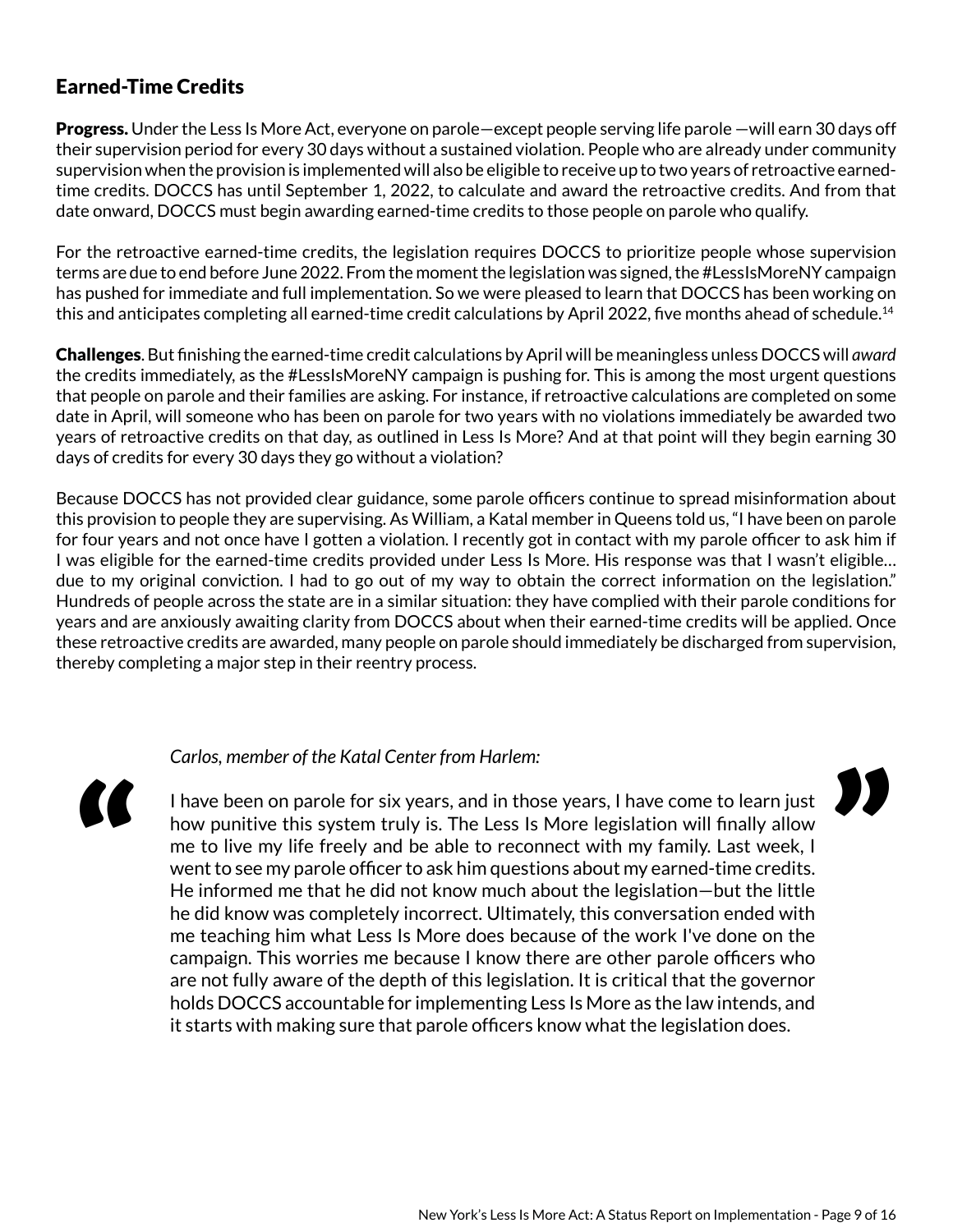# $\overline{\phantom{a}}$ Part 3: Next Steps and Recommendations

Since the Less Is More Act was signed into law in September 2021, the campaign has focused on protecting the new law from attacks and rollbacks, and ensuring its swift, full implementation. The union that represents parole officers (the Public Employees Federation), along with select law enforcement officials and some conservative lawmakers, have engaged in racist fearmongering tactics and spread misinformation in attempts to stir up opposition to the new law and roll it back.

*Their arguments are based on lies*. For example, parole officers have claimed that Less Is More prevents them from "violating" people on parole and holding them accountable. This is not true. As explained above, noncompliance with parole conditions can still be treated as a violation. The law simply requires parole officers to use communitybased alternatives rather than relying on incarceration to address noncriminal violations.

Opponents say that restricting the use of incarceration to respond to these violations makes our communities less safe. This is also a lie. There is no evidence that locking people up for noncriminal violations enhances public safety in fact, the opposite is true. This practice erases the fragile gains people make after their release from prison and destabilizes our families and communities.

Many other states, including some led by Republicans, have already implemented parole reform measures similar to those codified in the Less Is More Act—with great success.<sup>15</sup> [The law is supported](https://d3n8a8pro7vhmx.cloudfront.net/katal/pages/2076/attachments/original/1640115419/Supporting_Letter__Less_is_More__12.8.21.pdf?1640115419) by law enforcement officials across the state and country, including corrections officials, sheriffs, and district attorneys representing more than half of New York State's population.16 The New York State Legislature, Governor Hochul, and more than 300 organizations and dozens of public officials have sent a clear message: people on parole in New York will get a fairer chance in their reentry process, and the state will no longer rely on incarceration as its primary approach to addressing technical parole violations. To protect the Less Is More Act from rollbacks and ensure its swift, full implementation, we make the following recommendations:

• Governor Hochul should direct DOCCS to hold all parole revocation hearings in locations other than detention centers and correctional facilities, as required under Less Is More, and DOCCS should work collaboratively with the Office of Court Administration and local jails to ensure that appropriate and accessible hearing locations are identified and that detained people are transported to them.

- By the conclusion of the required public comment period, Governor Hochul should direct DOCCS to amend its proposed regulations to align with the letter and spirit of Less Is More.
- Governor Hochul should also direct DOCCS to identify a person or department that will respond to inquiries about people who may have been overlooked in the recalculation of time assessments and remedy those situations by the end of March.

• Governor Hochul should direct DOCCS to outline a plan to address the following issues for people accused of parole violations prior to March 1 who are still detained on that date:

> > DOCCS should establish a process to hear arguments and make a retroactive determination of technical vs. nontechnical violations for people serving a sentence for a qualifying sex offense and recalculate their time assessment as required under the law.

> > DOCCS should ensure that a recognizance hearing is provided to anyone detained for a nontechnical violation.

> > DOCCS should release anyone detained for a technical violation so that they can continue their parole revocation hearings out of custody.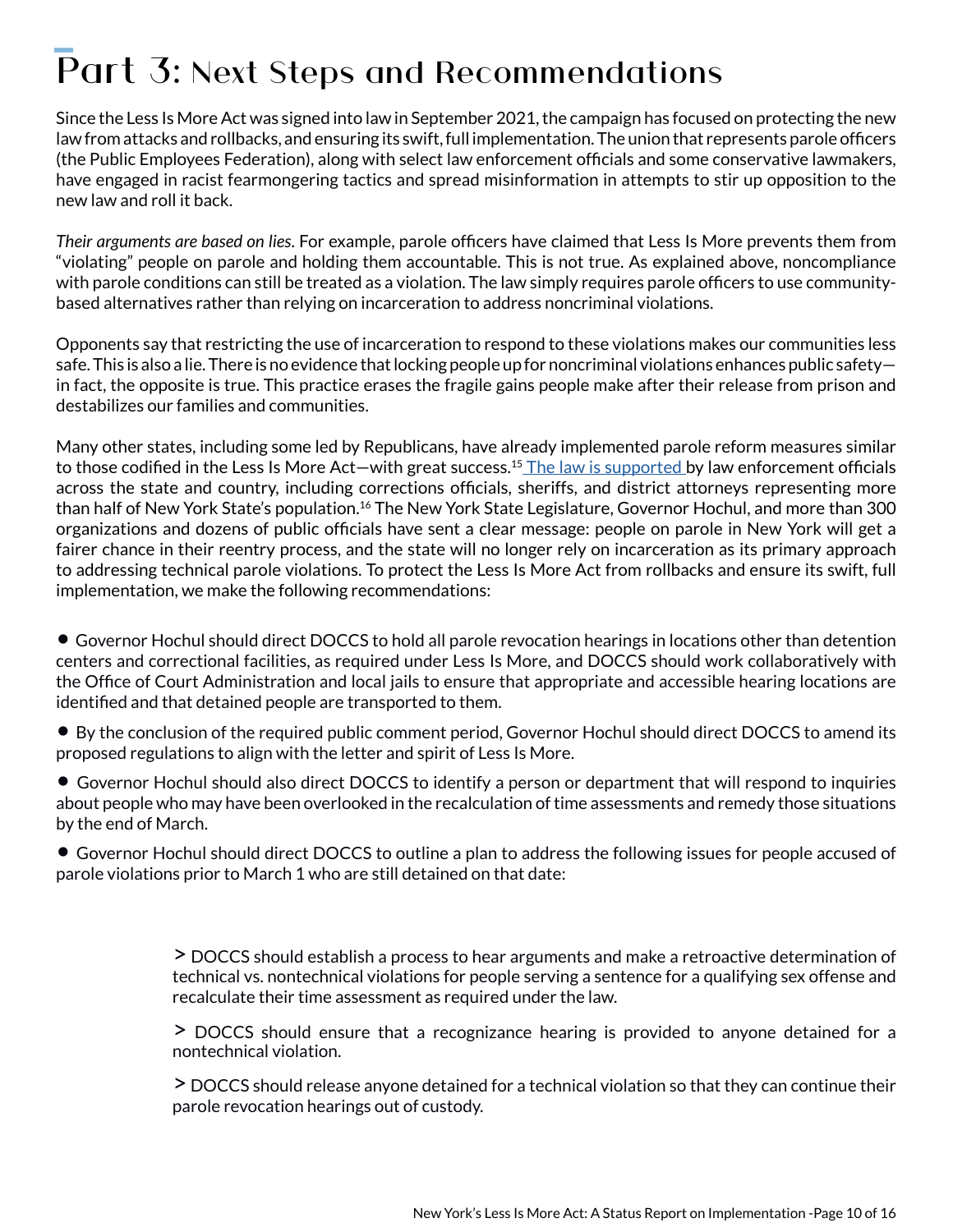• Governor Hochul and the state legislature should identify and capture the savings that will result from implementation of the Less is More Act—and invest those savings in housing, health care, jobs, and education within the communities most harmed by crime and mass incarceration.

• Governor Hochul and the state legislature should remain steadfast in their support of criminal justice reform. Together we can make New York fairer, more equitable, and safer for all.

The #LessIsMoreNY campaign will continue to respond to attacks against the new law and monitor implementation and advocate for adjustments when necessary. We continue to work closely with people directly impacted by parole, defense attorneys, researchers, faith leaders, and other supporters, as we have always done. Together we will take steps to do the following:

• Counter the lies from the law's opponents with facts and positive examples of people benefiting from Less Is More;

- Analyze data from various local and state agencies to demonstrate the law's impact;
- Conduct courtroom observations and interviews with key stakeholders to monitor the new hearing processes;

• Track the money Less Is More saves New Yorkers and amplify recommendations from communities most impacted by mass incarceration and mass supervision about how to reinvest it; and

• Hold DOCCS and others accountable for adhering to the law.

#### *Anthony, member of the Katal Center from Buffalo:*



I have been fighting for the Less Is More legislation since I was incarcerated for a noncriminal technical parole violation. It will have a large impact on my life, and the life of so many I know. I've been told by parole officers that Less Is More is going to get a lot of people hurt, because they won't be able to give individuals more prison time to get them off the streets. This type of rhetoric is incredibly harmful and inaccurate! I have also heard from a few of my friends who are also serving time on community supervision that their officers keep telling them that not all parts of the Less Is More Act—in particular the earned-time credits—will apply to them because they are on parole for a sex offense. That is also inaccurate. More has to be done to ensure that the POs are implementing the law correctly.

"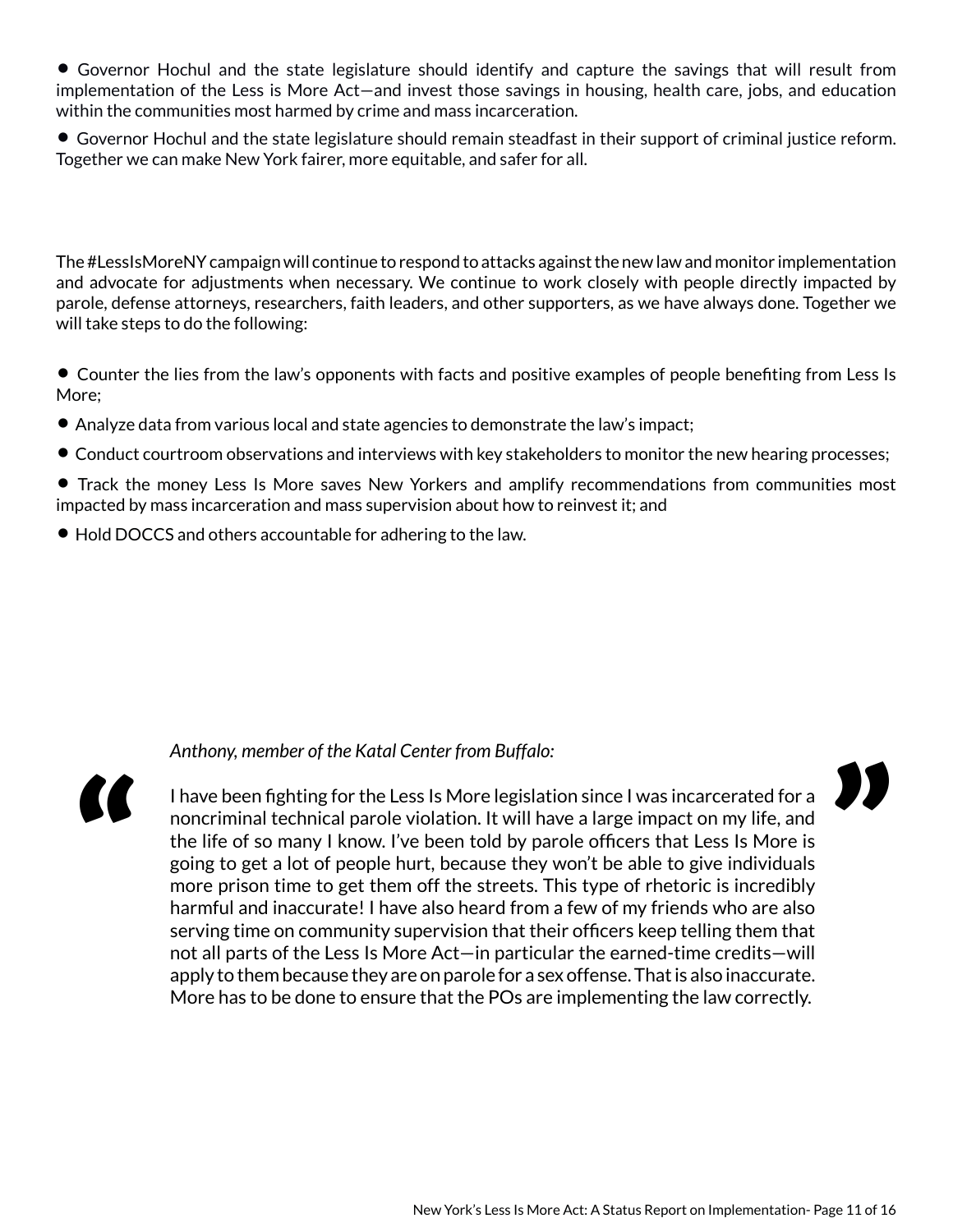Table 1 (Page 13): Minor Technical Violations Still Prohibited and Subject to Penalty -- but *No Longer Eligible* for Incarceration

Table 2 (Page 14): Technical Violations *Still Eligible* for Incarceration as a **Penalty** 



# Table 3 (Page 15): Incarceration Penalties for Absconding  $\frac{1}{2}$

Table 4 (Page 15): Incarceration Penalties for Technical Violations (Other Than Absconding) Eligible for Incarceration

APPENDIX

New York's Less Is More Act: A Status Report on Implementation - Page 12 of 16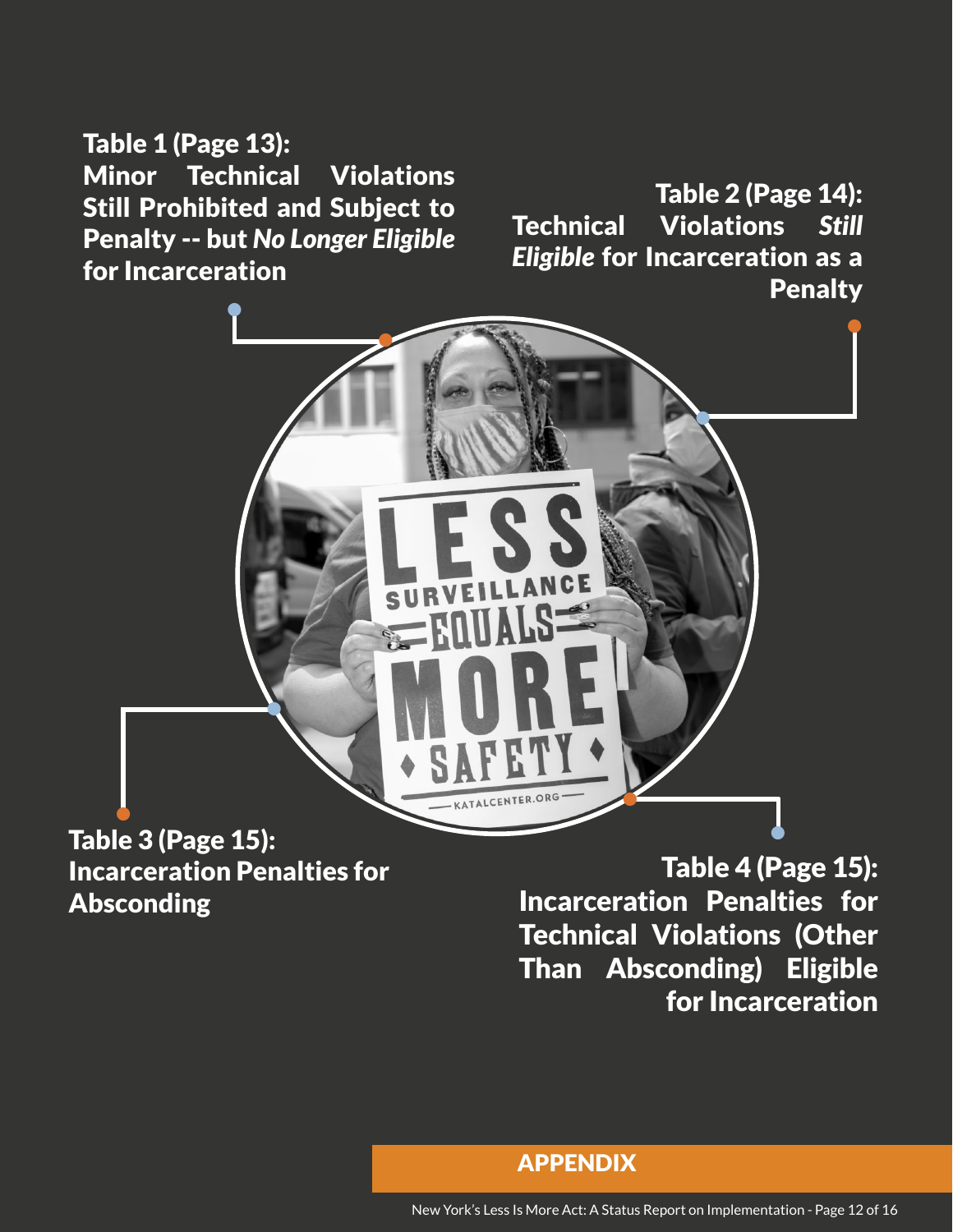### Table 1

# <span id="page-12-0"></span>Minor Technical Violations Still Prohibited and Subject to Penalty --but *No Longer Eligible* for Incarceration

**Violating curfew**

**Using alcohol, unless person is on parole due to conviction for driving under the influence of alcohol**

**Using other drugs, unless person is on parole due to conviction for driving under the influence of drugs**

**Failing to notify a parole officer of a change in employment or program status**

**Failing to report to a parole officer within 24 hours of release from prison (not absconding)**

**Failing to pay surcharges and fees**

**Obtaining a driver's license or driving a car with a valid driver's license, unless either action is explicitly prohibited because of the person's conviction**

**Failing to notify a parole officer of contact with any other law enforcement agency, unless the person intended to hide illegal behavior**

**Failing to obey other special conditions, unless failure cannot be addressed in the community and all reasonable community-based means to address the failure have been exhausted**

• **It will no longer be a violation to fraternize with or be in the company of someone a person on parole knows has a criminal record or has been adjudicated a youthful offender.**

• **Legal activities involving marijuana will no longer be a violation.**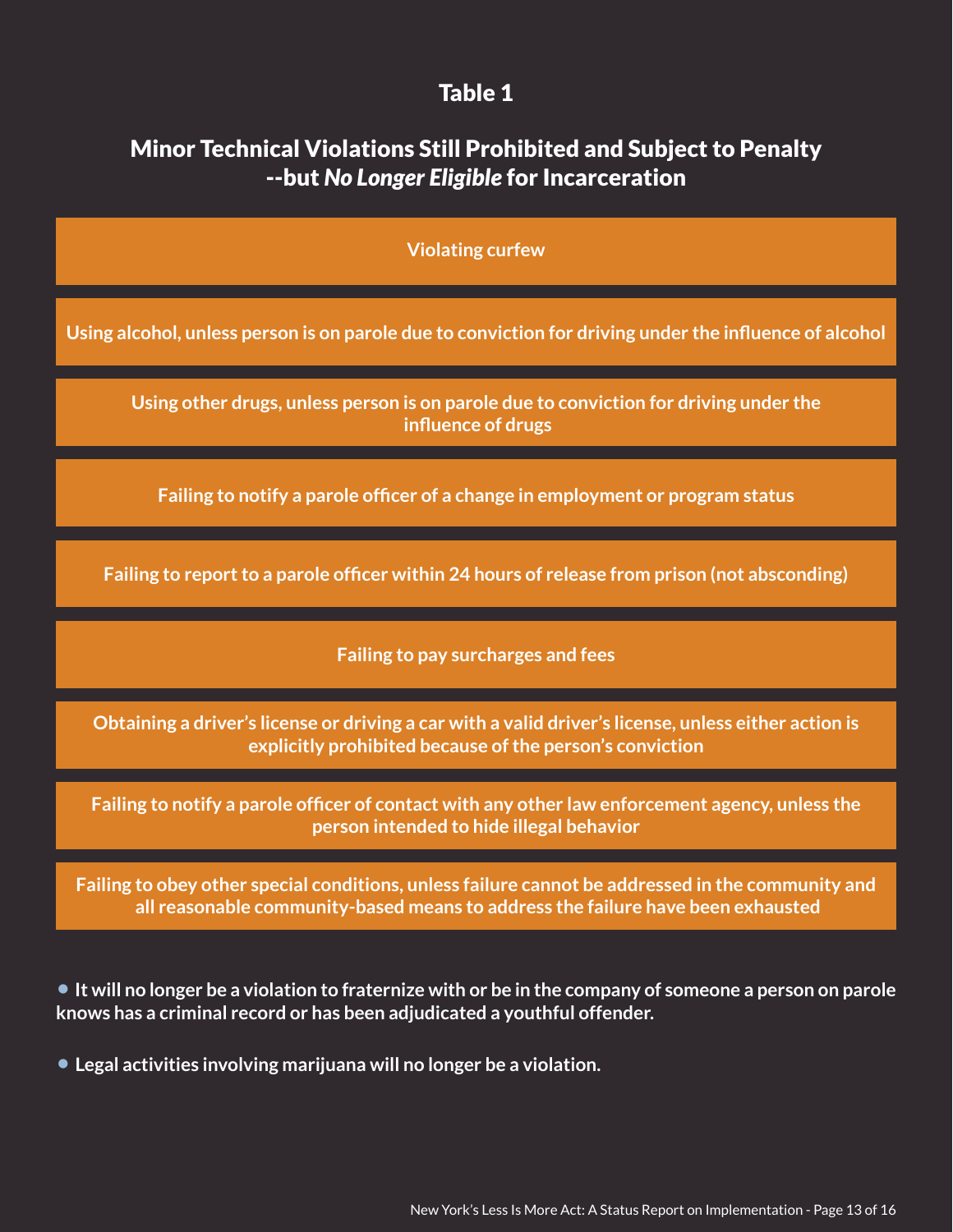### Table 2

## Technical Violations *Still Eligible* for Incarceration as a Penalty

**Absconding: intentionally failing to maintain contact or communication with the assigned community supervision officer or area bureau office and to notify the assigned community supervision officer or area bureau office of a change in residence, and reasonable efforts by the assigned community supervision officer to reengage the releasee have been unsuccessful**

**Refusing a home visit or employment visit by a parole officer**

**Refusing a search of person or residence by a parole officer**

**Failing to reply fully and truthfully to inquiries from a parole officer**

**Owning, possessing, or purchasing a firearm without permission of a parole officer**

**Special conditions when failure cannot be addressed in the community—including with counseling, treatment, or programming—and all reasonable community-based means to address the failure have been exhausted**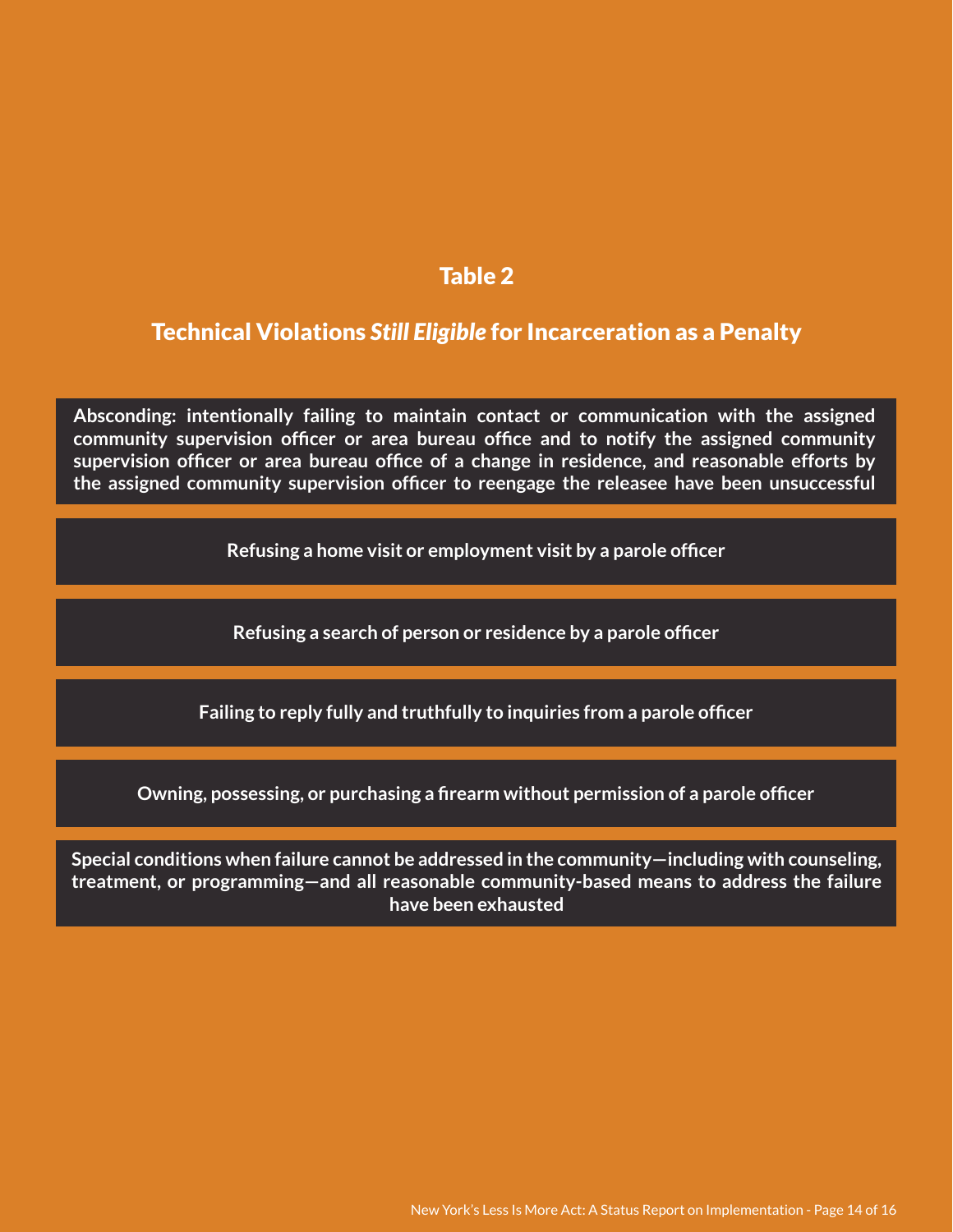## Table 3

# Incarceration Penalties for Absconding

<span id="page-14-0"></span>

| <b>First violation</b>         | Up to 7 days  |
|--------------------------------|---------------|
| Second violation               | Up to 15 days |
| Third and subsequent violation | Up to 30 days |

**A person will have time credits withheld for the entire period during which they absconded. No time credits may be earned during incarceration. An administrative law judge may impose additional conditions of parole, including mandatory treatment.** 

# Table 4

# Incarceration Penalties for Technical Violations (Other Than Absconding) Eligible for Incarceration

| <b>First and second violation</b> | No incarceration |
|-----------------------------------|------------------|
| <b>Third violation</b>            | Up to 7 days     |
| <b>Fourth violation</b>           | Up to 15 days    |
| Fifth and subsequent violation    | Up to 30 days    |

**A person will have 30 days of time credits withheld. No time credits may be earned during incarceration. An administrative law judge may impose additional conditions of parole, including mandatory treatment.**